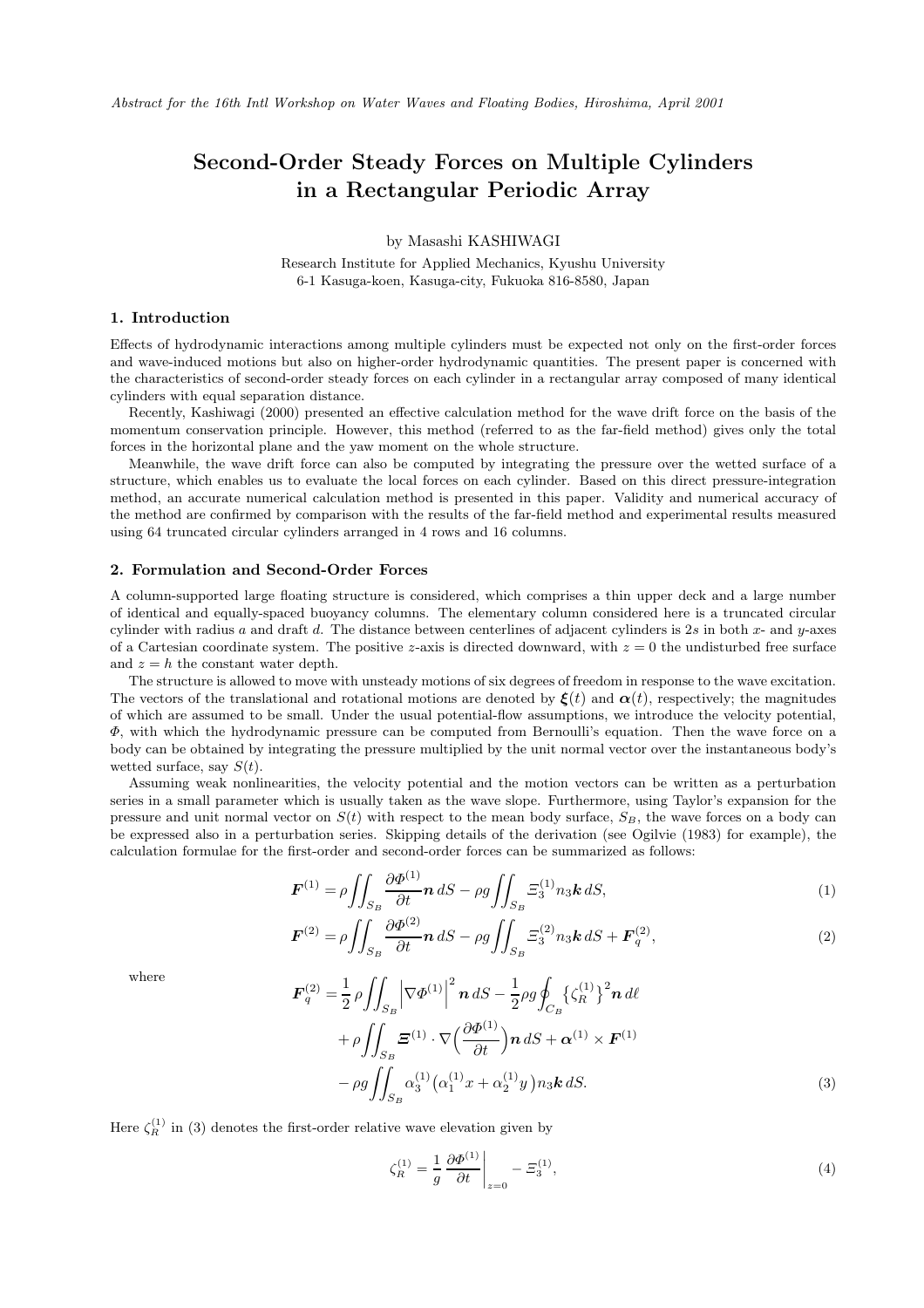which must be evaluated along the mean waterline  $C_B$ ;  $\rho$  is the fluid density; g is the gravitational acceleration; *n* is the unit normal vector directing into the fluid from the mean body surface  $S_B$ ;  $\mathbf{Z}^{(1)} = \boldsymbol{\xi}^{(1)} + \boldsymbol{\alpha}^{(1)} \times \boldsymbol{r}$  and thus  $\mathcal{Z}_3^{(1)} = \xi_3^{(1)} + \alpha_1^{(1)}y - \alpha_2^{(1)}x$ ; **k** is the unit vector in the z-direction of the space-fixed coordinate axes. The corresponding expressions for the moment can be obtained in a similar form.

The present paper is concerned with the second-order steady forces, which can be computed by taking time-average over one period of  $F_q^{(2)}$  which contains only quadratic products of first-order quantities.

### **3. Solution of First-Order Problem**

The first-order quantities are assumed to be time-harmonic with circular frequency of the incident wave,  $\omega$ , and are expressed as

$$
\Phi^{(1)} = \text{Re}\left[\frac{gA}{i\omega}\left\{\phi_I + \phi_S - K\sum_{k=1}^6 X_k\left(\phi_k + \varphi_k\right)\right\}e^{i\omega t}\right],\tag{5}
$$

$$
\xi_k^{(1)} = \text{Re}\left[A X_k e^{i\omega t}\right], \quad \alpha_k^{(1)} = \text{Re}\left[\frac{A}{a} X_{k+3} e^{i\omega t}\right],\tag{6}
$$

where A is the amplitude of the incident wave,  $K = \omega^2 a/g$  is the nondimensional wavenumber, and  $X_i$  (j = 1 ~ 6) is the complex motion amplitude expressed in a nondimensional form.

 $\phi_I$  and  $\phi_S$  are the incident-wave and scattering potentials, respectively, and the sum,  $\phi_I + \phi_S \equiv \phi_D$ , is referred to as the diffraction potential. For plane waves propagating in the direction with angle  $\beta$  relative to the positive x-axis,  $\phi_I$  is given by

$$
\phi_I = \frac{\cosh k_0 (z - h)}{\cosh k_0 h} e^{-ik_0 (x \cos \beta + y \sin \beta)},\tag{7}
$$

where  $k_0$  is the solution of the wave dispersion relation,  $k_0 \tanh k_0 h = K$ .

In the radiation problem,  $\phi_k$  in (5) denotes the velocity potential of a single body oscillating in the k-th mode (with no interactions), and  $\varphi_k$  represents the remaining part due to hydrodynamic interactions with radiated and scattered waves by the other bodies, which are essentially the same as the scattering problem.

Therefore the boundary conditions to be satisfied on the body surface,  $S_B$ , are given as

$$
\frac{\partial \phi_D}{\partial n} = 0, \quad \frac{\partial \phi_k}{\partial n} = n_k, \quad \frac{\partial \phi_k}{\partial n} = 0, \quad (k = 1 \sim 6) \quad \text{on } S_B
$$
\n(8)

where  $\mathbf{n} = (n_1, n_2, n_3)$  and  $\mathbf{r} \times \mathbf{n} = (n_4, n_5, n_6)$ .

Solutions satisfying (8) and other free-surface and radiation conditions may be obtained by Kagemoto & Yue's interaction theory (1986). The expressions of the velocity potentials appropriate near the j-th body can be summarized as follows:

$$
\phi_D^j = \phi_I + \left\{ A_S^j \right\}^T \left\{ \psi_S^j \right\},\tag{9}
$$

$$
\phi_k^j = \left\{ \mathcal{R}_k^j \right\}^T \left\{ \psi_S^j \right\}, \quad \varphi_k = \left\{ A_k^j \right\}^T \left\{ \psi_S^j \right\}, \tag{10}
$$

where  $\{A_S^j\}$  in (9) and  $\{A_k^j\}$  in (10) are unknown coefficient vectors of scattered waves to be determined, and  $\{\psi_S^j\}$ is the vector comprised of the progressive and evanescent wave components, which are expressed as

$$
\left\{\psi_S^j\right\} = \left\{\begin{array}{c} \frac{\cosh k_0(z-h)}{\cosh k_0 h} H_m^{(2)}(k_0 r_j) e^{-im\theta_j} \\ \frac{\cosh k_n(z-h)}{\cosh k_n h} K_m(k_n r_j) e^{-im\theta_j} \end{array}\right\}.
$$
\n(11)

Here  $k_n$   $(n = 1, 2, \dots)$  denotes the evanescent-mode wavenumbers satisfying  $k_n$  tan  $k_n h = -K$ . The local cylindrical coordinate system  $(r_j, \theta_j, z)$  has been used, with the origin placed at the center of the j-th body. The number of Fourier series in the  $\theta$ -direction, m, is taken as  $0, \pm 1, \pm 2, \cdots$ .

Once the velocity potentials are determined, it is straightforward to compute the first-order forces,  $\boldsymbol{F}^{(1)}$  defined by (1), on each of the cylinders in the array. The complex amplitude  $X_k$  defined in (6) will be determined by solving the motion equations of the structure consisting of many buoyancy cylinders.

### **4. Outline of Numerical Computations**

As the first step of numerical computations, the first-order boundary-value problems for a single cylinder were solved by the boundary element method using 9-point quadratic representations for the surface geometry and velocity potential.

In computing the wave interactions by Kagemoto & Yue's theory, the number of Fourier series in the θ-direction  $(M)$  and of evanescent wave modes  $(N)$  were determined to be  $M = 5$  and  $N = 3$  after a convergence check. In this case, the total unknowns for  $N_B = 64$  cylinders are  $(2M + 1) \times (N + 1) \times N_B = 2816$ . To enhance numerical efficiency, the double symmetry relations with respect to the  $x$ - and  $y$ -axes were exploited, reducing the number of unknowns to  $1/4$  (i.e.  $2816/4 = 704$ ).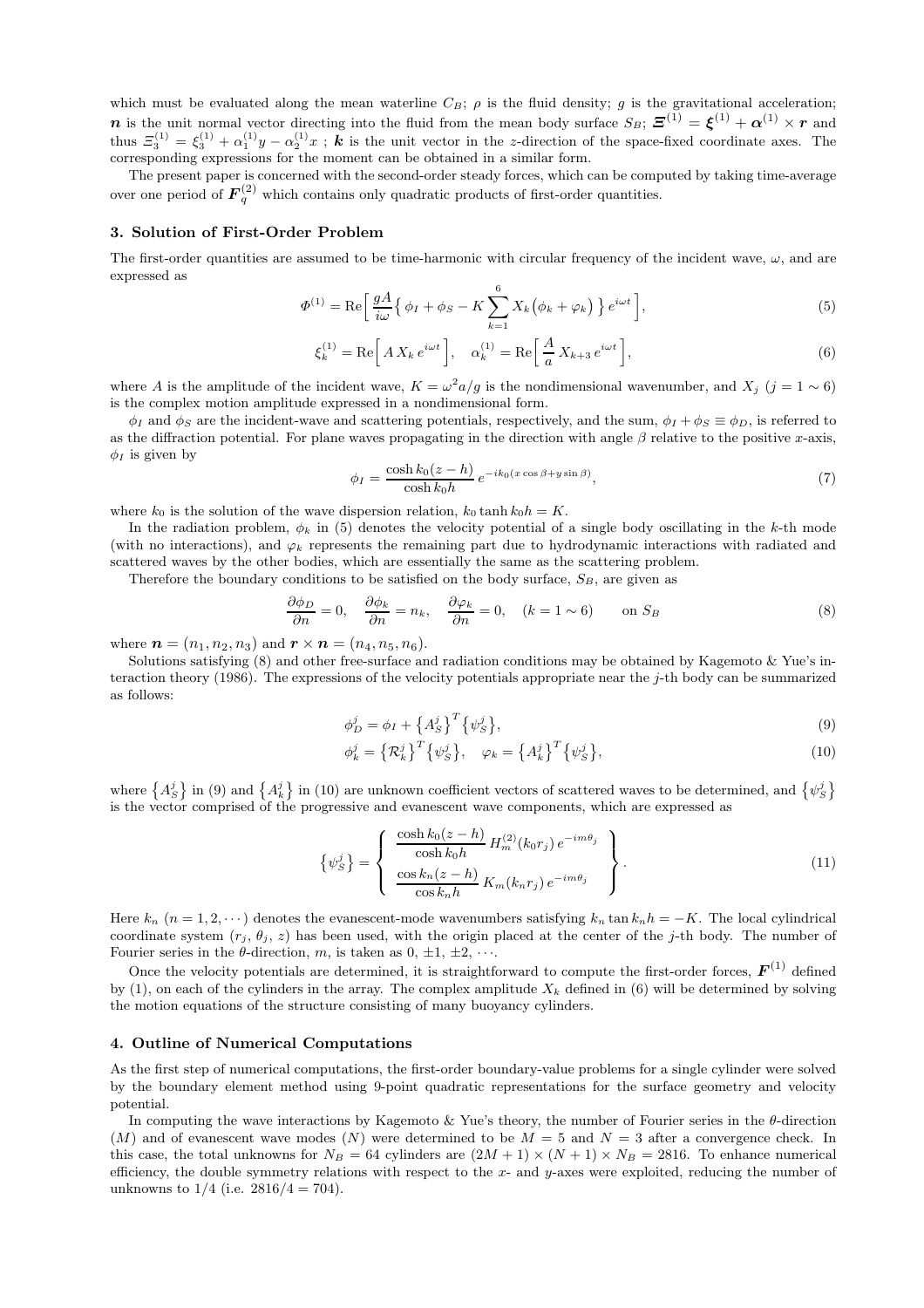In computing the second-order steady forces, the spatial derivatives of the velocity potential over the submerged surface,  $S_B$ , and the line integral along the waterline,  $C_B$ , were evaluated using the boundary condition (8) and quadratic isoparametric representations for the velocity potential and coordinates  $(x, y, z)$ .

# **5. Outline of Experiments**

A truncated circular cylinder with diameter  $D (= 2a) = 114$  mm was used as an elementary float, and 64 cylinders were arranged in a rectangular array with 4 rows (in the y-axis) and 16 columns (in the x-axis) with equal separation distance of  $2s = 2D$  between the centerlines of adjacent cylinders in both x- and y-axes. The draft of cylinders was set to  $d = D$  and 2D, but the results of  $d = 2D$  will be mainly shown because there were no essential differences.

Although the effects of wave-induced motions can be taken into account in the calculation method, the motions of the structure were completely fixed, and the experiments were carried out in head waves ( $\beta = 0^{\circ}$ ). The wave forces were measured by dynamometers at 6 different positions; No. 1, No. 9, and No. 15 Columns. (16 columns are numbered from the upwave side.) By symmetry in head waves, the lines at  $y = \pm D$  are called the inside and the lines at  $y = \pm 3D$  are called the outside. Then the positions of measured cylinders are distinguished with the column number and the inside or outside line. The frequency range in the measurements was  $Ks = \omega^2 s/g = 0.2 \sim 1.6$  and the wave steepness  $H/\lambda$  (the ratio of wave height to wave length) was set to approximately 1/50.

#### **6. Results and Discussion**

Numerical accuracy of the present method was checked by comparing the sum of the local steady forces on 64 cylinders with independent results by the far-field method developed by Kashiwagi (2000). Some results are shown in Table 1 for the case of  $\beta = 30^{\circ}$ ,  $s = D$ ,  $d = 2D$ , and  $h = 7.5 d$ . In computing the wave-induced motions, the center of gravity was assumed to be on the water plane, and the radii of gyration in roll, pitch, and yaw modes were set to 0.25B,  $0.25L$ , and  $0.25L$ , respectively, with B and L being the breadth and length of the structure.

Table 1 Steady forces in surge, sway, and yaw on a structure with 64 circular cylinders arranged periodically in the array of 4 rows and 16 columns, computed by the far-field method and the pressure integration method.  $(d = 2D, s = D, h = 7.5 d, \beta = 30°)$ 

| By Far-Field Method (Momentum-Conservation Principle) |                                  |
|-------------------------------------------------------|----------------------------------|
| Diffraction Problem                                   | Including Motion Effects         |
| Ks<br>FX.<br>FY<br>МZ                                 | FX.<br>МZ<br>FY                  |
| 0.50<br>0.05413<br>0.00876<br>0.00412                 | 0.14638<br>0.01407<br>$-0.10189$ |
| 1.00<br>0.08821<br>0.04253<br>0.02977                 | 0.08946<br>0.04258<br>0.03098    |
| 1.50<br>1.6217<br>0.08032<br>$-0.00668$<br>1.6218     | 0.08030<br>$-0.00606$            |
| 1.75<br>0.27782<br>0.40703<br>3.9364<br>3.9369        | 0.27766<br>0.40795               |
| 2.00<br>3.2052<br>0.70410<br>$-0.26574$<br>3.2048     | 0.70387<br>$-0.26517$            |
| 0.50644<br>$-0.37112$<br>2.50<br>0.98615              | 0.98633<br>0.50677<br>$-0.37146$ |
|                                                       |                                  |
| By Near-Field Method (Direct Pressure Integration)    |                                  |
| Diffraction Problem                                   | Including Motion Effects         |
| $K_{S}$<br>FX.<br>FY<br>МZ                            | FX<br>МZ<br>FY                   |
| 0.50<br>0.05576<br>0.00874<br>0.00343                 | 0.17035<br>0.01336<br>$-0.10203$ |
| 0.04209<br>1.00<br>0.08868<br>0.02975                 | 0.03099<br>0.08997<br>0.04213    |
| 1.50<br>1.6222<br>0.08027<br>$-0.00664$<br>1.6223     | 0.08025<br>$-0.00602$            |
| 1.75<br>3.9368<br>0.27791<br>0.40708<br>3.9373        | 0.40799<br>0.27775               |
| 0.70419<br>$-0.26571$<br>2.00<br>3.2056<br>3.2052     | 0.70396<br>$-0.26513$            |
| 0.50627<br>$-0.37130$<br>2.50<br>0.98646              | $-0.37164$<br>0.98664<br>0.50661 |

We can see from Table 1 that very good agreement exists between the far-field method and the present pressureintegration method. For higher frequencies, the steady surge  $(FX)$  and sway  $(FY)$  forces and steady yaw moment (MZ) were dominated by the diffraction component, because the structure considered here is large in size compared to the wavelength of the incident wave and thus the wave-induced motions are relatively small.

Computed local steady forces acting on elementary cylinders are shown from Fig. 1 through Fig. 6 together with measured results. From these figures we can observe the followings:

- 1) At the upwave side (Column No. 1), variation of the steady force is rapid in the frequency range lower than the near trapped-mode frequency  $(Ks \approx 1.24$  in the present case), but this variation becomes mild as the position of the cylinder concerned goes downstream.
- 2) For frequencies higher than  $Ks = 1.24$ , the local steady forces on upwave cylinders become positive and large, dominating the total drift force on the structure.
- 3) The steady force on a cylinder along the inside line in the array is larger than that on a cylinder along the outside line in the variation amplitude with respect to the frequency.
- 4) Computed results by the present method are in good agreement with measured results, except for the very narrow frequency range just below the near trapped-mode frequency.